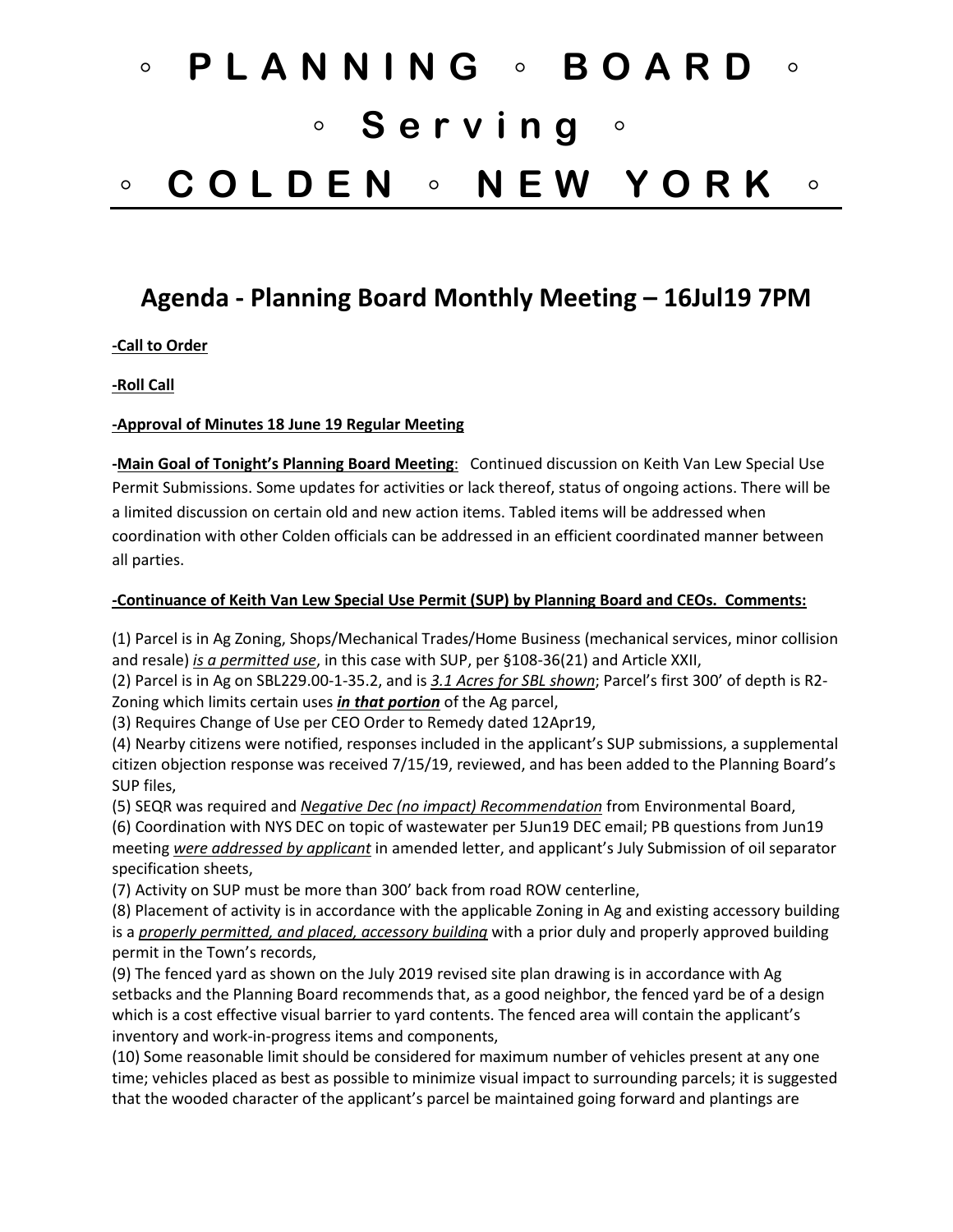encouraged to replace dead or diseased trees and evergreens, and we also encourage keeping the forested nature of the driveway approach to help any negative visual impact from the road.

(11) We encourage visual mitigation on the side and rear lot lines (for example: maintain existing trees, evergreens, shrubs, etc.), and acoustic mitigation (for example: the exhaust fan noise abatement system explained by the applicant). This should be maintained and considered due to the proximity of adjacent parcels, *which while presently vacant land*, could have permitted residential or Ag development in the future,

(12) This SUP is similar to others in Colden with similar circumstances,

(13) Planning Board's Site Plan Review per §108-112 using amended site plan drawing and owner's letter will be done, coordinated with the CEO, and included in our recommendation to the Town Board, (14) For this use a SUP is mandated per Article XXII + §108-121,

(15) Discussion of other factors the Planning Board members feel are appropriate, for determination of facts, during SUP discussion,

(16) Prerequisite is an approved Change of Use Application by CEO.

(17) Action on this application was tabled after June 2019 discussion pending supplemental submissions. (18) The Planning Board, with perhaps additional submissions, will supply an advisory recommendation for this SUP to the Town Board when all information is adequate for a proper PB consensus that is reached and passed.

## **-Old Business:** *PB Members, BRING your recent Working Paper Handouts for Reference*

- *LUCA* Peter complete until August 2019 timeframe, so no updates until then.
- *ECRT*  Peter will report any issues of significance, if any.
- *Bobby's Action Items:* Give updates if appropriate.
- *Rich's Actions Items:* Rich to update the members on any new thoughts/ideas regarding smaller homes and any impacted applicable codes (NYS and Town) for each zoning district in Colden.
- *General Update on NYSEG LED Streetlight Conversion Action* All LED street lamp conversions were completed and confirmed via formal letter from NYSEG to Planning Board indicating such. Walt will now submit the letter and pole upgrade details to NYSERDA so that Colden will get another CEC High Impact Area credit.
- *Colden's Clean Energy Community Initiative Updates -* Several activities since last meeting took place. They include:
	- o The Solarize Southtowns public event kickoff was held on 20Jun19 in Springville at 5PM at UNOVA, 29 Mechanic St, Springville; weather didn't cooperate so the concert was moved indoors and free supper and other activities took place at UNOVA, including introduction of the awarded installer and opportunity for citizens to sign up. Interest in Solarize was good although many have the Springville municipal utility as their energy supplier and since there are no payments into SBC those citizens are NOT eligible for any NYSERDA Solarize stipends so that limits the financial benefits to those residents of the municipal utility service area in and near Springville.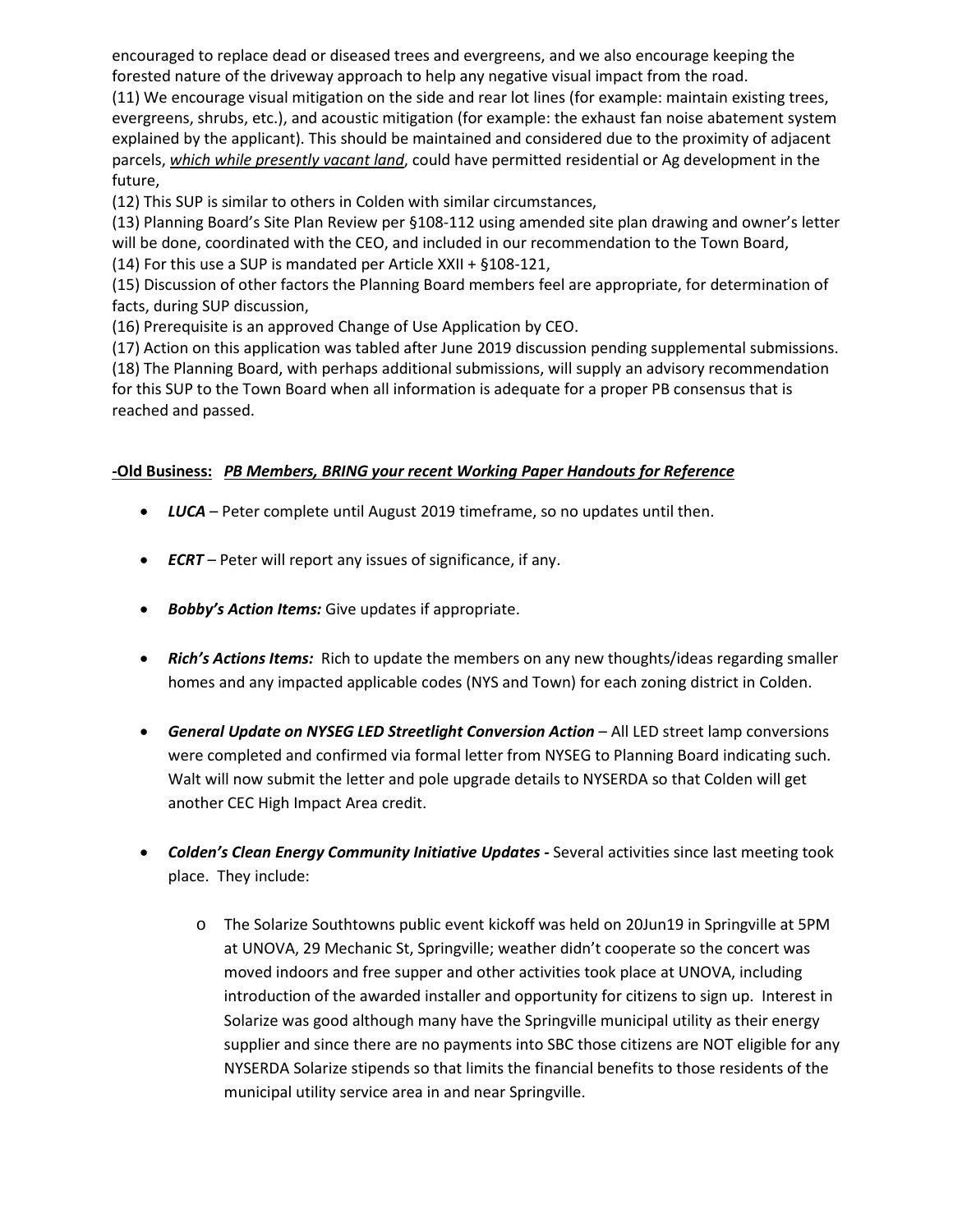- o Subsequently on 10Jul19 Colden, Green Springville, URBI and Solar By CIR presented a seminar workshop at the Colden Fire Hall on 10Jul19 from 6:30PM to 8PM where citizens can meet and learn about the PV installations as well as the low to moderate income Solar-For-All initiatives. Sadly only about 12 households in Colden were represented due to a bad decision by the selected installer to mail out the promotional information way too late with an unclear level of postage, perhaps bulk or third class?. There are many of us whom STILL did not receive the mailing. Solar By CIR agreed to hold another workshop in Colden at a future (to be determined) date, time, and location. In any case, approximately 10 Colden households signed up for site visits and evaluations and proposals by reason of this workshop.
- o We will work to our NYSERDA CEC goal of either 10 Solar-For-All and/or 10 New PV Installations in Colden during the Solarize period which expires 12/31/19. Meeting either or both of those targets will earn another High Impact Area certification for Colden.
- **Continued Discussion of procedures and fees for changes, upgrades, modifications and new co**-locations of telemetry and telecommunications/media broadcast equipment on existing Tower facilities in Colden should be reviewed by CEO staff.
- *Planning Board Update at Town Board Workshop* No PB update was scheduled.
- *Prior PB Agenda Items B3, B4 are tabled by the PB Chairman until further notice*
- *Prior PB Agenda items B5, B6, B7, B12, B13, B14 are tabled by the PB Chairman until further notice.*
- *B15: Flag Lot Cases, and do we need definition of Flag Lot viz-a-viz subdivision issues?* This topic will be discussed at the meeting & get PB member comments about Marilla code distributed last month. Based upon discussion we may table item B15 also.
- *B16: Zoning changes for 5G Cellular Equipment Installations: Tabled by the PB Chairman until further notice, although scheduled of Fees is now added to Colden Fines and Fees chart.*
- **Local Planning For Agriculture Training Session 3Apr19 – tabled by the PB Chairman until further notice.**
- **Still Awaiting Erie County Response BEFORE Colden takes local action… NYS Ag&Markets Law Regarding actions within 500' of Parcel in Ag Overlay District: No Erie County progress!** PB doesn't have the expected recommendation yet; will report recommendation as soon as feedback from ECDEP is received. Town Clerk supplied Chairman with info on a new service sold by the code publishers but upon review it was determined that that database likewise reflects the EC status so does not help even if the service was purchased by the Town Board.